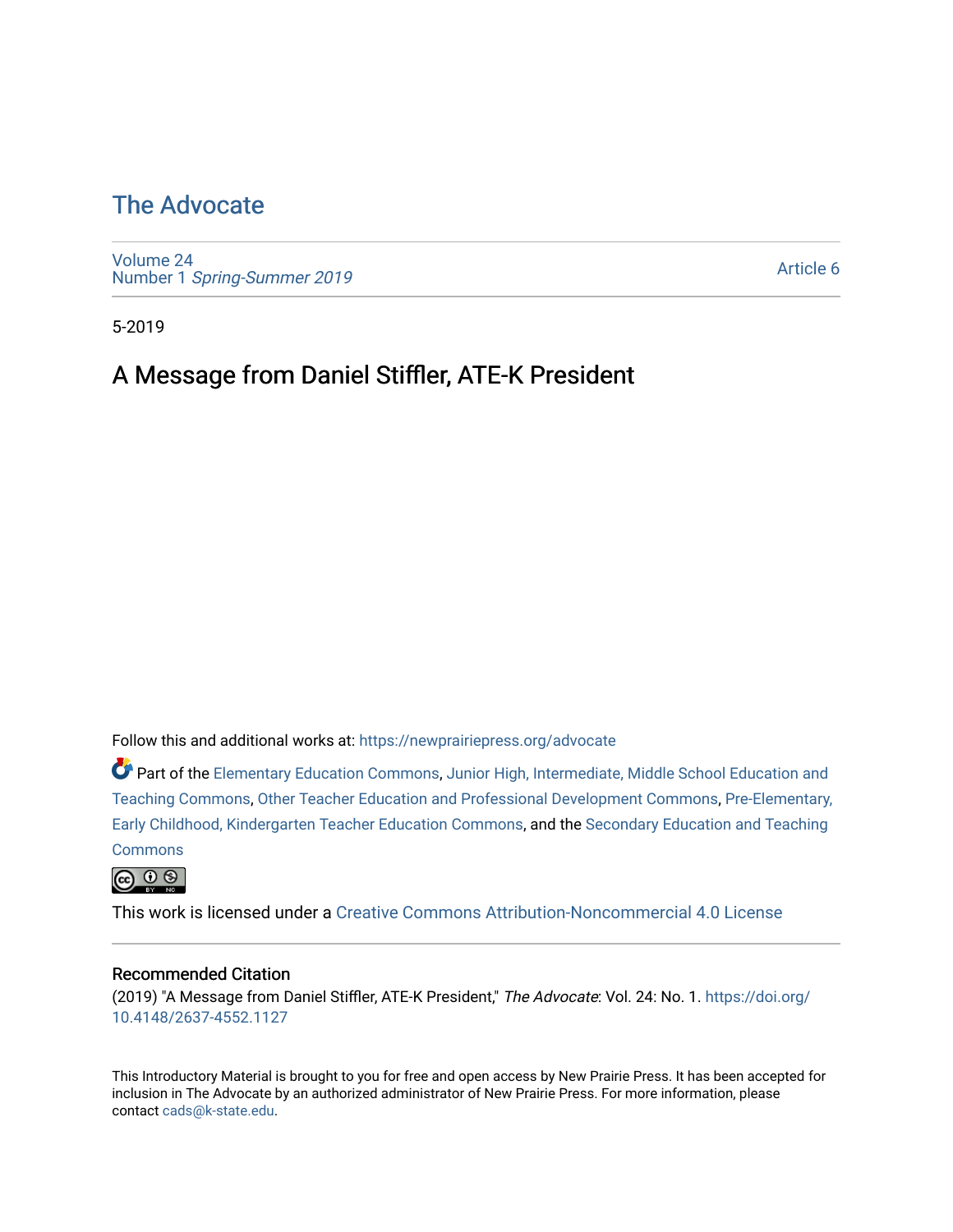### A Message from Daniel Stiffler, ATE-K President

#### Abstract

Dr. Dan Stiffler, ATE-K President, invites you to attend these upcoming state Conferences:

November 8, 2019: KACTE/ATE-K Conference at Fort Hays State University

April 3, 2019: ATE-K/ KACTE Conference at Baker University